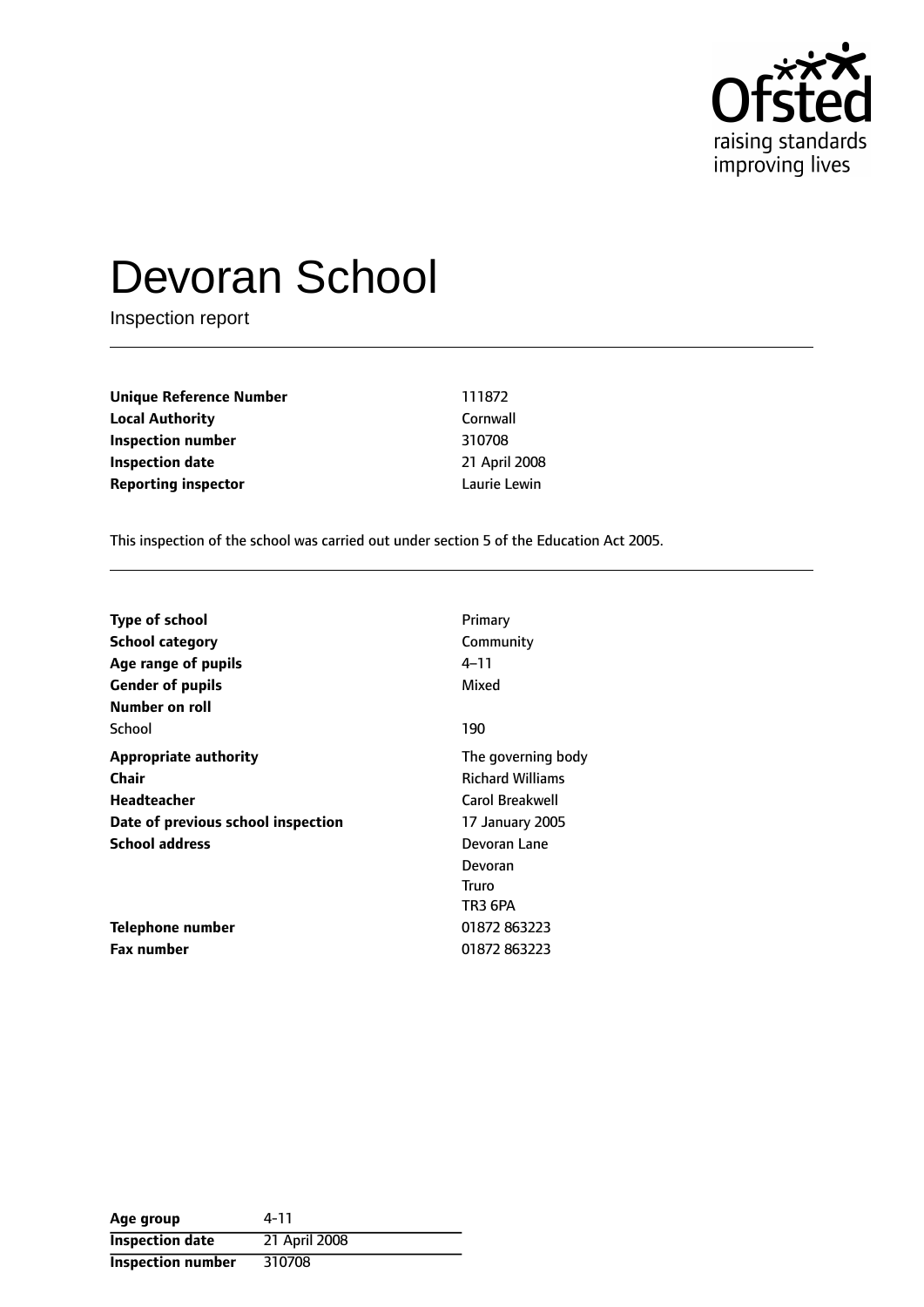.

© Crown copyright 2008

#### Website: www.ofsted.gov.uk

This document may be reproduced in whole or in part for non-commercial educational purposes, provided that the information quoted is reproduced without adaptation and the source and date of publication are stated.

Further copies of this report are obtainable from the school. Under the Education Act 2005, the school must provide a copy of this report free of charge to certain categories of people. A charge not exceeding the full cost of reproduction may be made for any other copies supplied.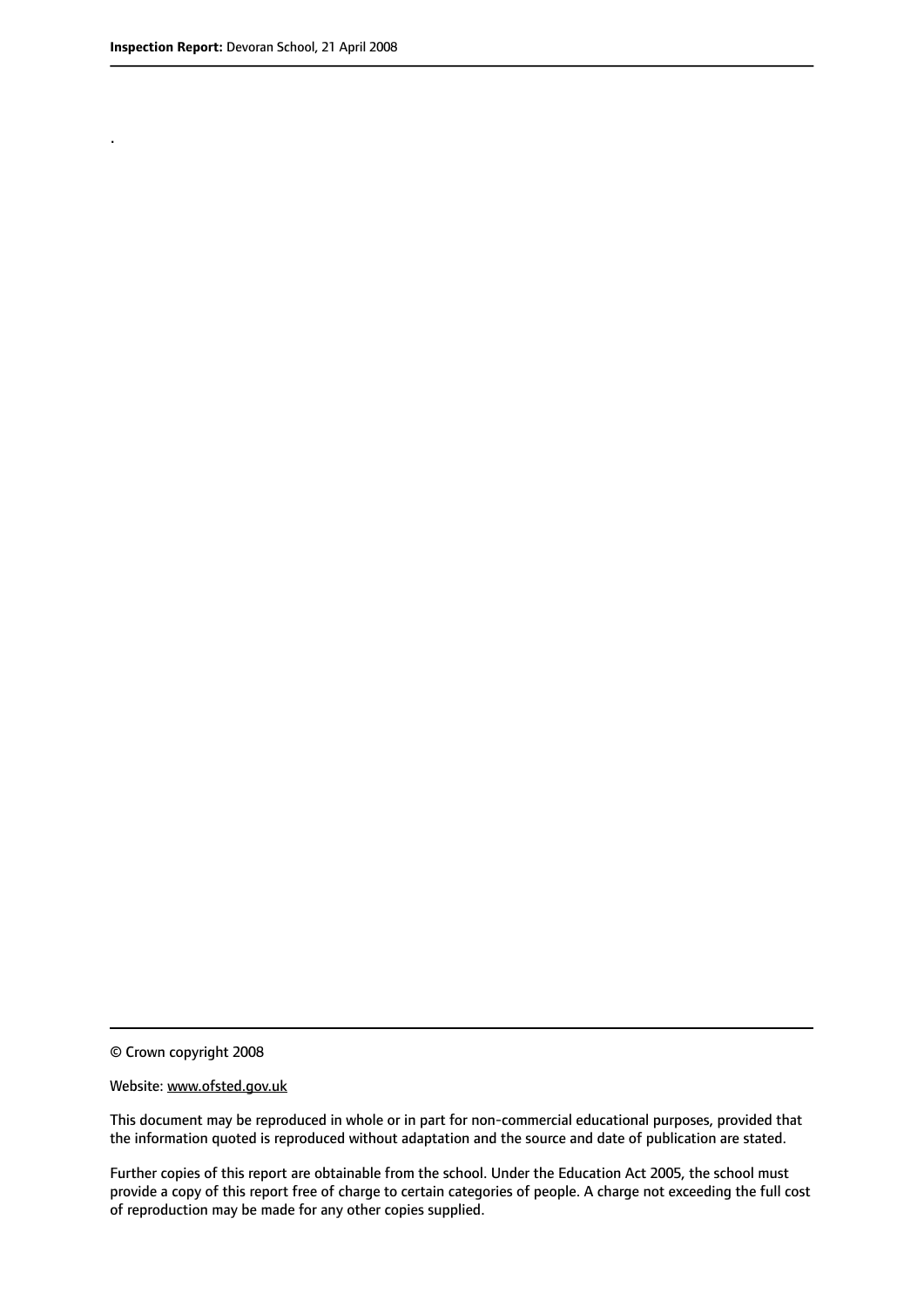# **Introduction**

The inspection was carried out by one Additional Inspector. The inspector evaluated the overall effectiveness of the school and investigated the following issues: the progress of pupils in science, the effectiveness with which teachers use assessment information and the effectiveness of the school's systems for self-evaluation and development planning. The inspector gathered evidence from discussions with staff and pupils, lesson observations, samples of pupils' work and a review of areas of the school's documentation. Other aspects of the school's work were not investigated in detail, but the inspector found no evidence to suggest that the school's own assessments, as given in its self-evaluation, were not justified, and these have been included where appropriate in this report.

# **Description of the school**

This is a smaller than average school, with pupils drawn from the immediate village area, but with a significant number also travelling from outside the immediate area. The proportion of pupils with learning difficulties and/or disabilities is lower than the national average. When they start school, the attainment of children is broadly in line with the expected levels for their age. The school has gained the following nationally recognised awards: Investors in People, Activemark and Healthy Schools status. The school moved into a new building on a new site in September 2007.

## **Key for inspection grades**

| Grade 1 | Outstanding  |
|---------|--------------|
| Grade 2 | Good         |
| Grade 3 | Satisfactory |
| Grade 4 | Inadequate   |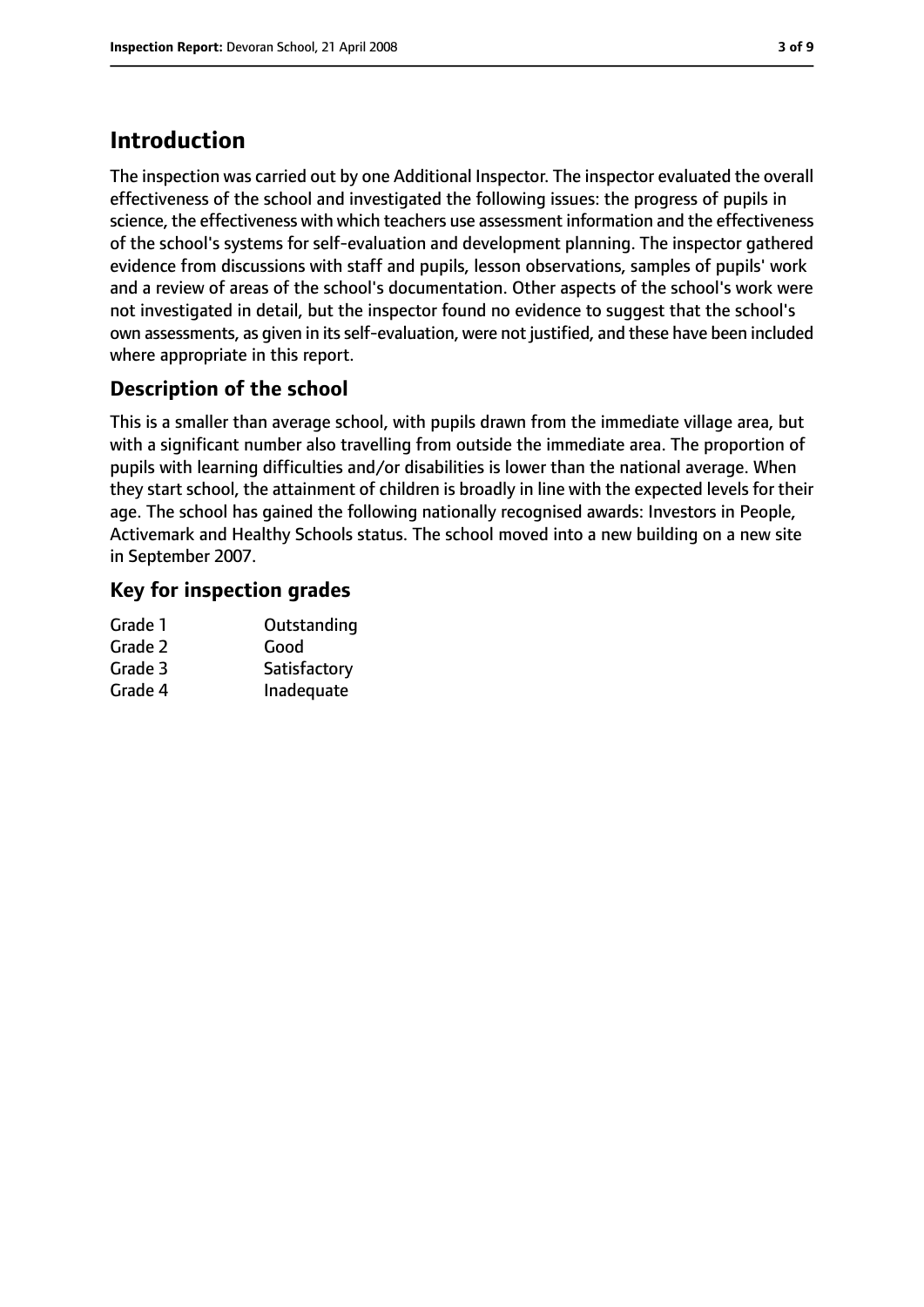# **Overall effectiveness of the school**

#### **Grade: 2**

This a good school in which pupils achieve well. The majority of parents are very pleased with the quality of education offered, as shown by the many comments received such as, 'This is a great place to send your child … it's always a happy and friendly place … couldn't have wished for a better school for my children'. The headteacher has done an excellent job of leading the school through a difficult phase, during which it moved into the new building. Pupils and staff now benefit from working in good quality, well-organised and spacious facilities. The headteacher has established an atmosphere that enables staff to work together as a strong team. Together they have put good initiatives in place to keep standards and achievement improving. They have been especially successful with improving pupils' writing standards in recent times.

Children get off to an excellent start in the Foundation Stage, progressing rapidly and reaching above the expected levels by the time they start Year 1. Good progress is sustained across the school so that pupils reach above average standards by the end of Year 6, with many of them showing a well above average ability to articulate their ideas and understanding. However, across the school, standards and progress in science are not as good as they are in English and mathematics. Good systems are in place to track pupils' progress. Effective use is made of the resulting information to analyse strengths and weaknesses in pupils' work in English and mathematics and to provide them with very good quality academic support and guidance. The staff rightly recognise the need to apply the same kind of approach to help improve standards in science - currently there is insufficient analysis of assessment data in this subject to isolate the main strengths and weaknesses in pupils' work.

Teaching is good. Staff establish excellent relationships with the pupils so that all individuals are encouraged to become confident learners. Pupils appreciate the way in which their teachers work very hard to make all of the work as interesting as possible. As a result, pupils apply themselves well and work with enthusiasm. Teachers make very good use of a wide range of resources, including their classroom interactive whiteboards, to make learning fun and varied for pupils. However, on occasions, activities do not always challenge higher-attaining pupils sufficiently. Pupils like school very much. Attendance is satisfactory, but lowered because of a few families taking children out of school for holidays during term time. Pupils really enjoy the wide range of extra activities, trips and working with visitors. Through this means and through good planning, staff provide pupils with an interesting and stimulating curriculum. The curriculum caters very well for supporting pupils' personal development and ensures that they gain good spiritual, moral, social and cultural awareness. It also ensures pupils gain an excellent knowledge about how to keep themselves safe, for example through the work they do with visiting specialists such as the beach lifeguards, a road safety officer and the police. Staff are now rightly seeking to improve the curriculum further by increasing the links between subjects to make learning even more efficient and effective for pupils. The backbone of this school is the excellent pastoral support that ensures all pupils feel secure and have no qualms about seeking adult assistance should they need it. There is a strongly supportive and nurturing atmosphere in all classes. Staff are especially good at using all means at their disposal to ensure pupils with learning difficulties and/or disabilities progress well. Teaching assistants play a valuable role in this support system, often unobtrusively and skilfully giving individuals that extra bit of prompting to help them stay abreast of things. Pupils' behaviour throughout the school is good. The majority show excellent manners and are friendly and polite. Older pupils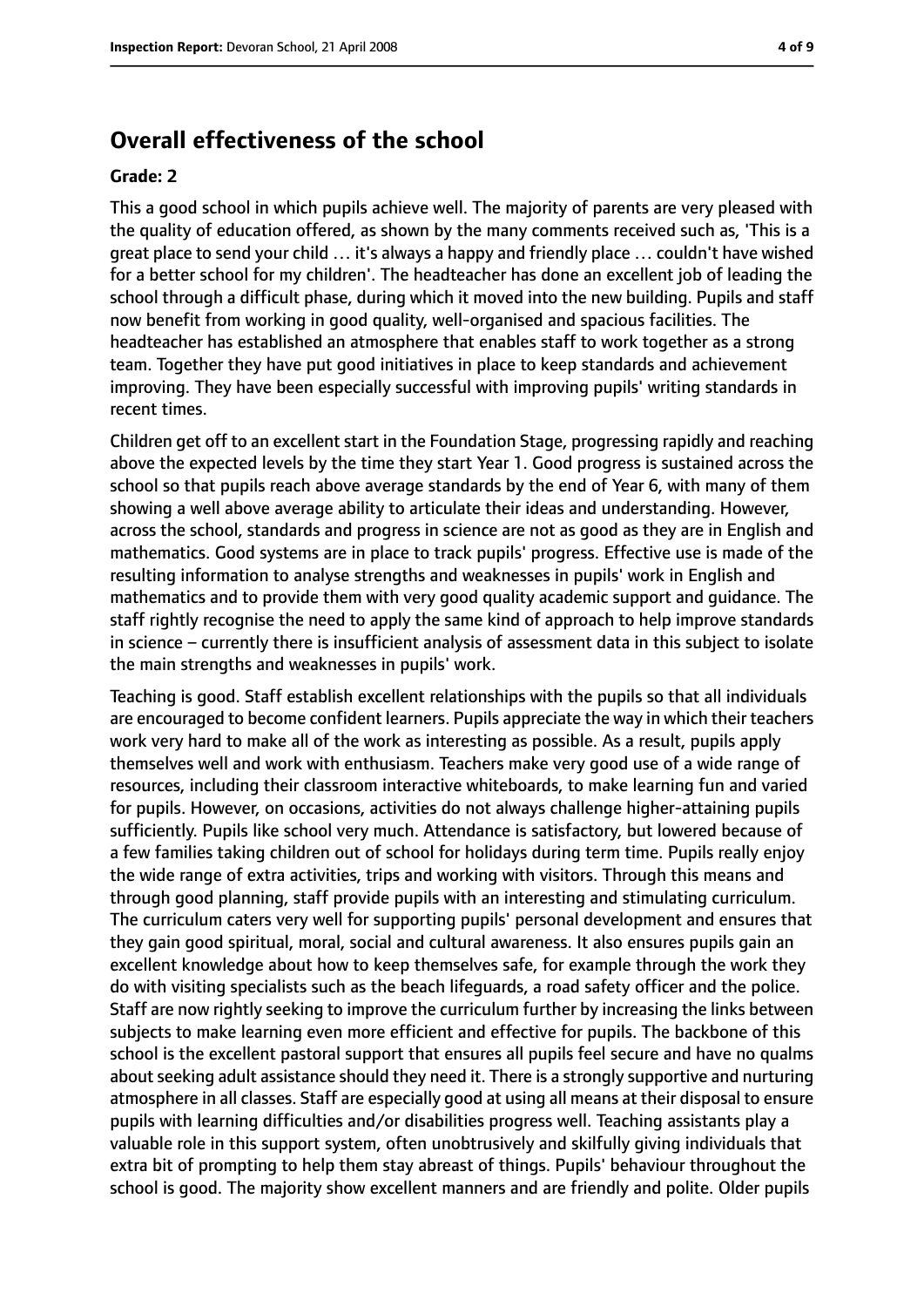develop a mature attitude and contribute much by conscientiously carrying out responsibilities they are given. For example, pupils from Year 5 were seen doing an excellent job of reading to, and discussing books with, children in the Foundation Stage. Staff generally cope well with the very small minority of pupils who struggle with their behaviour and concentration. Nonetheless, the behaviour of these pupils occasionally disturbs the learning of others and the school is taking effective action to deal with the minority of cases where challenging behaviour is exhibited.

Through the very wide range of sports activities in which they are involved and the high profile given to ensuring that they make the right eating choices, pupils gain a very full understanding about how to keep themselves fit and healthy. Through their excellent level of involvement in charity fundraising and strong participation in local events, pupils gain an outstanding awareness of the value of contributing to the immediate and wider community. They gain a good all-round level of basic skills to ensure their success in the future.

Good leadership and management ensure that the school has a clear and exciting vision for its future development. Governors carry out their roles well in supporting and monitoring the school's progress. The school accurately evaluates its own performance. However, it has rightly identified the need to ensure that there are closer links between the way in which the school self-evaluation and school development processes work in order to make the management of these areas as efficient as possible. The very strong commitment demonstrated by staff and governors, the good track record of improvement, the very clear plans established for future development and the excellent links forged with all external partners mean that the school has excellent potential for improving further.

### **Effectiveness of the Foundation Stage**

#### **Grade: 1**

Children get a first-rate start to school life in the Foundation Stage class. Meticulous planning and organisation, carefully informed by excellent information from tracking children's progress, mean that they are constantly exposed to a wide-ranging and stimulating curriculum and excellent teaching, with activities and support that match their needs precisely. The working atmosphere in the classroom exudes a buzz of excitement in learning, and rapt attention in all activities underway. The teacher demonstrates an innate understanding of what works best for the children and she is very well supported by teaching assistants who work skilfully alongside her. Staff are especially good at maximising the opportunity for children to explore and talk about new areas. This helps all individuals to become confident learners. Children socialise very well with each other and their behaviour is excellent. They make very good progress in all areas of learning, and excellent pastoral support ensures the needs of all individuals are catered for sensitively and efficiently.

### **What the school should do to improve further**

- Raise standards and improve pupils' progress in science by making full use of all assessment information to diagnose strengths and weaknesses in pupils' work.
- Ensure that tasks set in lessons always extend and challenge higher-attaining pupils.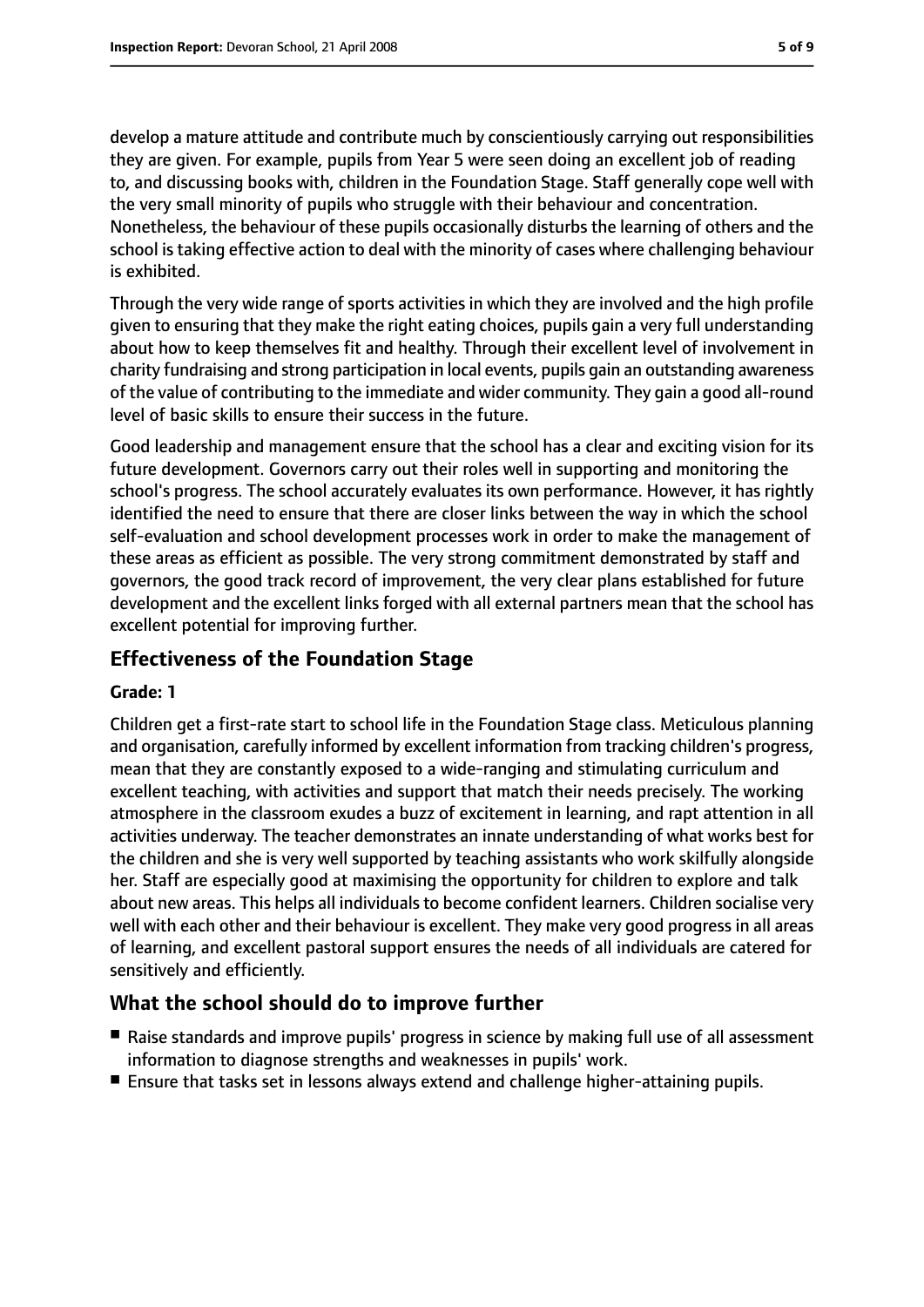**Any complaints about the inspection or the report should be made following the procedures set out in the guidance 'Complaints about school inspection', which is available from Ofsted's website: www.ofsted.gov.uk.**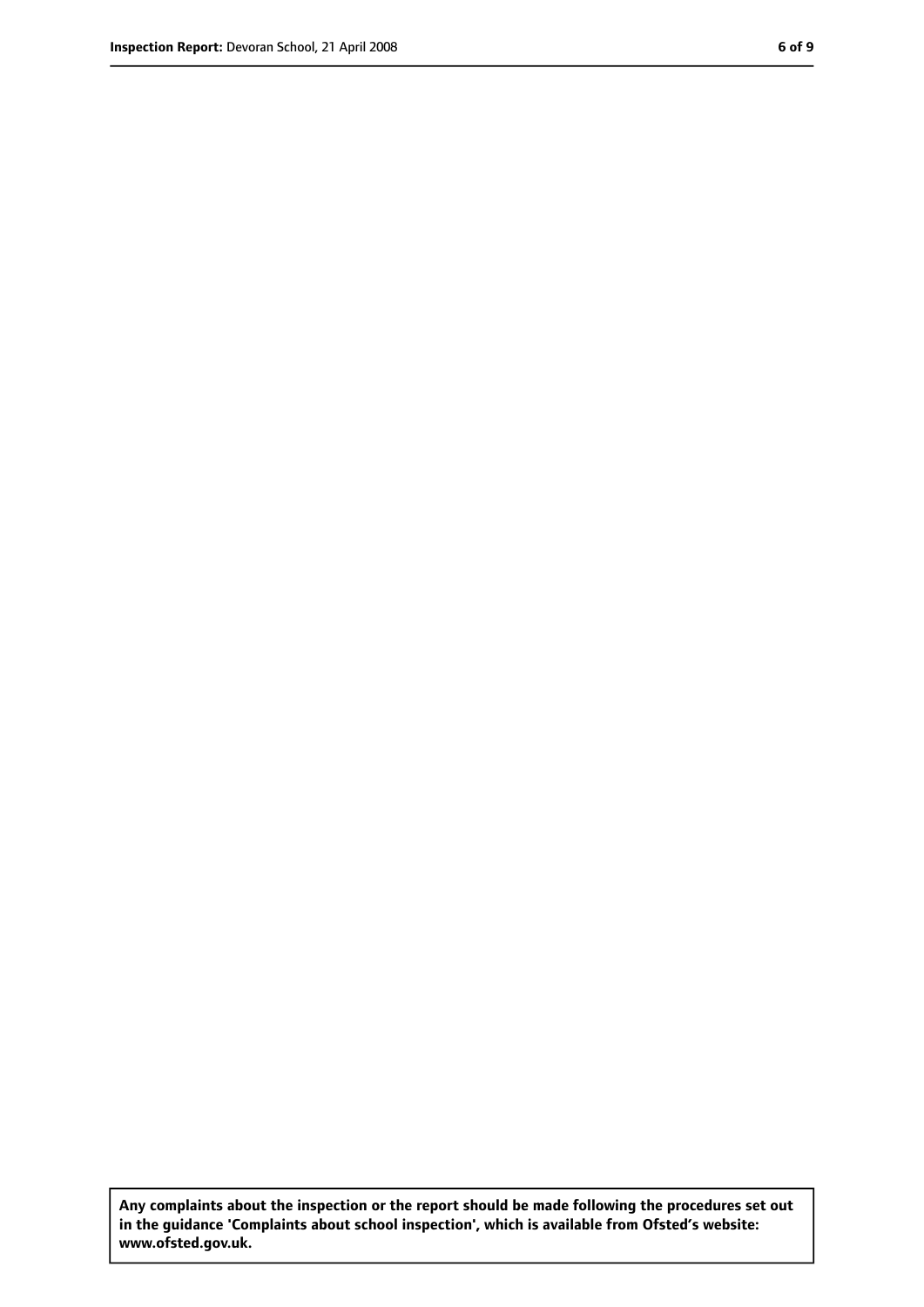### **Annex A**

# **Inspection judgements**

| $^{\circ}$ Key to judgements: grade 1 is outstanding, grade 2 good, grade 3 satisfactory, and | <b>School</b>  |
|-----------------------------------------------------------------------------------------------|----------------|
| arade 4 inadequate                                                                            | <b>Overall</b> |

# **Overall effectiveness**

| How effective, efficient and inclusive is the provision of education, integrated<br>care and any extended services in meeting the needs of learners? |     |
|------------------------------------------------------------------------------------------------------------------------------------------------------|-----|
| Effective steps have been taken to promote improvement since the last<br>inspection                                                                  | Yes |
| How well does the school work in partnership with others to promote learners'<br>well-being?                                                         |     |
| The effectiveness of the Foundation Stage                                                                                                            |     |
| The capacity to make any necessary improvements                                                                                                      |     |

## **Achievement and standards**

| How well do learners achieve?                                                                               |  |
|-------------------------------------------------------------------------------------------------------------|--|
| The standards <sup>1</sup> reached by learners                                                              |  |
| How well learners make progress, taking account of any significant variations between<br>groups of learners |  |
| How well learners with learning difficulties and disabilities make progress                                 |  |

# **Personal development and well-being**

| How good is the overall personal development and well-being of the<br>learners?                                  |  |
|------------------------------------------------------------------------------------------------------------------|--|
| The extent of learners' spiritual, moral, social and cultural development                                        |  |
| The extent to which learners adopt healthy lifestyles                                                            |  |
| The extent to which learners adopt safe practices                                                                |  |
| How well learners enjoy their education                                                                          |  |
| The attendance of learners                                                                                       |  |
| The behaviour of learners                                                                                        |  |
| The extent to which learners make a positive contribution to the community                                       |  |
| How well learners develop workplace and other skills that will contribute to<br>their future economic well-being |  |

# **The quality of provision**

| How effective are teaching and learning in meeting the full range of the<br>learners' needs?          |  |
|-------------------------------------------------------------------------------------------------------|--|
| How well do the curriculum and other activities meet the range of needs<br>and interests of learners? |  |
| How well are learners cared for, quided and supported?                                                |  |

 $^1$  Grade 1 - Exceptionally and consistently high; Grade 2 - Generally above average with none significantly below average; Grade 3 - Broadly average to below average; Grade 4 - Exceptionally low.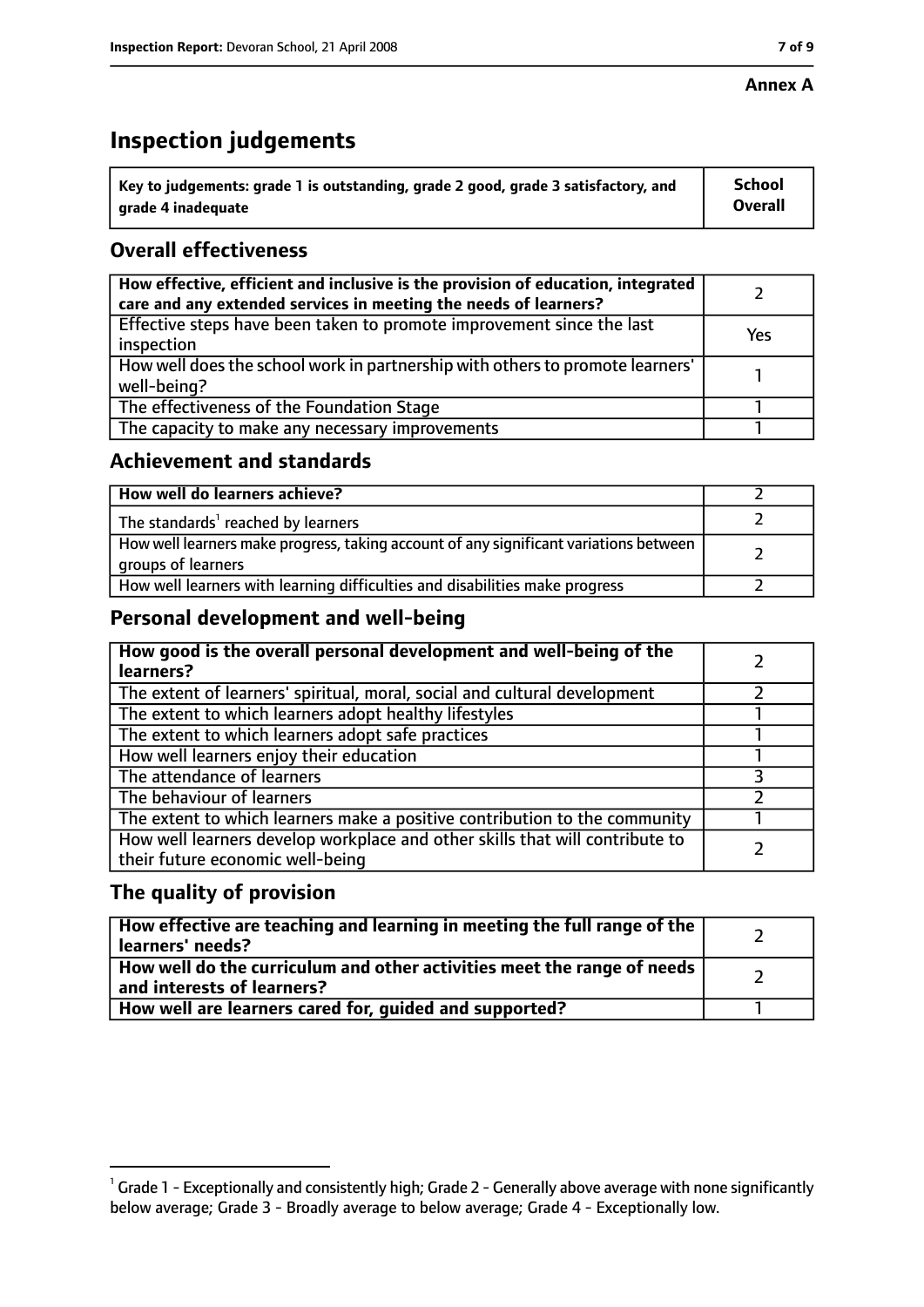#### **Annex A**

# **Leadership and management**

| How effective are leadership and management in raising achievement<br>and supporting all learners?                                              |     |
|-------------------------------------------------------------------------------------------------------------------------------------------------|-----|
| How effectively leaders and managers at all levels set clear direction leading<br>to improvement and promote high quality of care and education |     |
| How effectively leaders and managers use challenging targets to raise standards                                                                 |     |
| The effectiveness of the school's self-evaluation                                                                                               |     |
| How well equality of opportunity is promoted and discrimination tackled so<br>that all learners achieve as well as they can                     |     |
| How effectively and efficiently resources, including staff, are deployed to<br>achieve value for money                                          | 7   |
| The extent to which governors and other supervisory boards discharge their<br>responsibilities                                                  |     |
| Do procedures for safequarding learners meet current government<br>requirements?                                                                | Yes |
| Does this school require special measures?                                                                                                      | No  |
| Does this school require a notice to improve?                                                                                                   | No  |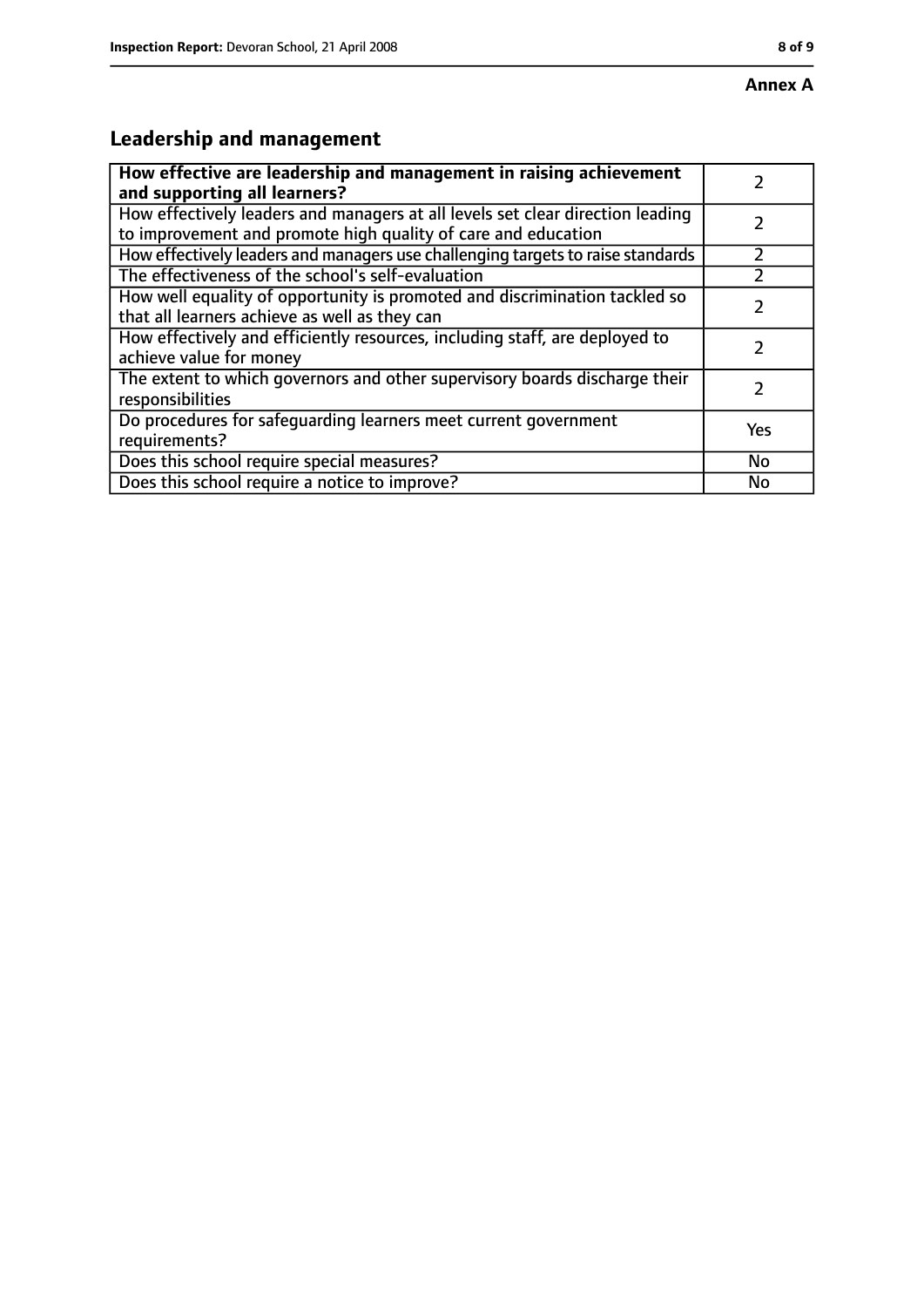# **Text from letter to pupils explaining the findings of the inspection**

22 April 2008

### Dear Pupils

Inspection of Devoran School, Devoran TR3 6PA

- It was really good fun coming to see you in your new school building! I can see that you are all benefiting form the good quality, well-organised and spacious facilities. Thank you for making me so welcome, talking to me and helping me during the school's inspection. I especially enjoyed the good discussion I had with some of you from Year 6. My goodness! What a lot of chatterboxes! I learned a lot from talking to you. I think you would all make very good future inspectors! You will be pleased to know that the school is doing a good job. Here are some of the most important bits of the report that I thought you might like to know about.
- You work well in lessons and your achievement as you move through the school is good. This helps you to reach above average standards.
- Your personal development is good. You behave well and learn to become confident, polite and well mannered as you progress through the school.
- You have a good quality curriculum and your teachers work hard to make it as interesting as possible for you.
- You told me that your teachers and teaching assistants are doing a good job and I agree with you.
- The excellent provision in the Foundation Stage helps the children there to get off to a great start in school.
- The school has top quality provision to make sure you really do understand how to keep safe and healthy.
- Your headteacher does a tremendous job in helping everyone work together to make the school as good as it is and to make sure it keeps on improving.

To improve further, I have asked staff to:

- help you improve your science work
- make sure that those of you who find some areas of work easy always have challenging activities given to you.

I am sure you will all want to keep working very hard in the areas mentioned here to keep your school improving. Thank you again for being so helpful and friendly when I came to see you.

Yours sincerely Laurie Lewin Lead inspector